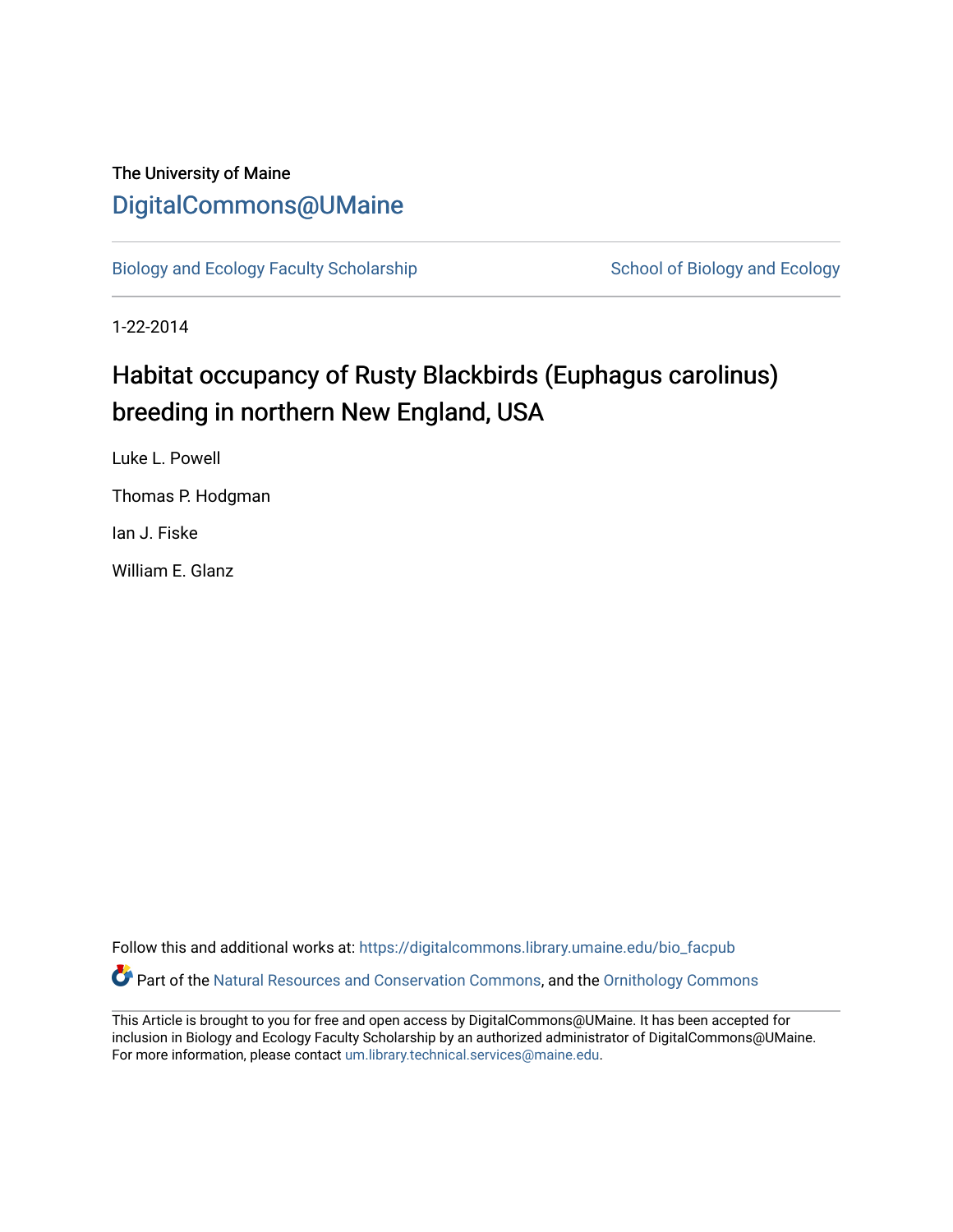

# RESEARCH ARTICLE

# Habitat occupancy of Rusty Blackbirds (Euphagus carolinus) breeding in northern New England, USA

Luke L. Powell,<sup>1,a\*</sup> Thomas P. Hodgman,<sup>2</sup> Ian J. Fiske,<sup>3</sup> and William E. Glanz<sup>1</sup>

<sup>1</sup> School of Biology and Ecology, University of Maine, Orono, Maine, USA<br>
<sup>2</sup> Maine Department of Inland Fisheries and Wildlife, Bangor, Maine, USA<br>
<sup>3</sup> Department of Statistics, North Carolina State University, Raleigh,

<sup>a</sup> Current address: Migratory Bird Center, Smithsonian Conservation Biology Institute, National Zoological Park, Washington, DC, USA

\* Corresponding author: Luke.L.Powell@gmail.com

Received July 7, 2013; Accepted September 11, 2013; Published January 22, 2014

# ABSTRACT

The Rusty Blackbird (Euphagus carolinus), an uncommon songbird often associated with northern coniferous wetlands, has experienced a precipitous population decline since at least the early 20th century. Here, we provide the first analysis of breeding-habitat occupancy at the wetland scale and make recommendations for streamlined monitoring. We modeled occupancy and detectability as a function of site (i.e. habitat-based) and sampling (i.e. visit-specific) variables collected at 546 wetlands in northern New England, USA. Wetland occupancy (mean  $\pm$  SE  $=$  0.07  $\pm$  0.02 in randomly selected wetlands, and 0.12  $\pm$  0.02 in all wetlands surveyed) was best explained by variables describing Rusty Blackbird foraging habitat (PUDDLES: a proxy for shallow water), nesting habitat (coniferous adjacent uplands), and evidence of beavers. In contrast to Rusty Blackbirds' selection of pole-stage conifers at the nest-site scale, stand age did not affect occupancy at the wetland scale. It appears that most wetlands in northern coniferous forest landscapes, regardless of stand age, offer dense conifer patches nearby and provide suitable breeding habitat if quality foraging sites (e.g., areas of shallow water) also are available. Detectability (0.29  $\pm$  0.04) decreased with increasing wind speed, and decreased about fourfold over the course of the breeding season. Rusty Blackbirds responded to broadcast of conspecific vocalizations by flying toward the observer and perching more often than prior to broadcast, demonstrating that broadcasts can be a useful tool to enhance visual detectability. Given our results, observers can now focus site selection on wetlands and sampling conditions most likely to maximize detections of Rusty Blackbirds.

Keywords: boreal wetlands, broadcast experiment, detectability, Euphagus carolinus, monitoring, occupancy, Rusty Blackbird

# Occupation de l'habitat par Euphagus carolinus nichant dans le nord de la Nouvelle-Angleterre, aux Etats-Unis ´

# **RÉSUMÉ**

Euphagus carolinus, un oiseau chanteur peu commun souvent associé aux milieux humides conifériens nordiques, a connu un déclin précipité de ses populations depuis au moins le début du 20<sup>e</sup> siècle. Nous fournissons ici la première analyse de l'occupation de l'habitat de reproduction à l'échelle du milieu humide et faisons des recommandations pour un suivi simplifié. Nous avons modelé l'occupation de l'habitat et la détectabilité comme une fonction du site (i.e. basé sur l'habitat) et des variables d'échantillonnage (i.e. spécifique à la visite) recueillies dans 546 milieux humides du nord de la Nouvelle-Angleterre, aux États-Unis. L'occupation des milieux humides (moyenne  $\pm$  SE = 0.07  $\pm$  0.02 dans les milieux humides sélectionnés aléatoirement et 0.12  $\pm$  0.02 dans tous les milieux humides inventoriés) était davantage expliquée par les variables décrivant l'habitat d'alimentation d'E. carolinus (PUDDLES: un terme représentant l'eau peu profonde), l'habitat de nidification (milieux secs conifériens adjacents) et la présence de castors. Contrairement à la sélection par E. carolinus de conifères au stade de perchis à l'échelle du site de nidification, l'âge du peuplement n'affectait pas l'occupation à l'èchelle du milieu humide. Il semble que la plupart des milieux humides dans les forêts conifériennes nordiques, sans égard à l'âge du peuplement, offrent des parcelles de conifères denses à proximité et fournissent un habitat de reproduction propice si des sites d'alimentation de qualité (e.g., zones d'eau peu profonde) sont aussi disponibles. La détectabilité (0.29  $\pm$  0.04) diminuait avec l'augmentation de la vitesse du vent et diminuait d'environ quatre fois au cours de la saison de reproduction. E. carolinus répondait à la repasse de chants de ses congénères en volant vers l'observateur et en se perchant plus souvent qu'avant cette émission, ce qui démontre que la repasse de chants peut être un outil utile pour augmenter la détectabilité visuelle. Compte tenu de nos résultats, les observateurs peuvent maintenant concentrer la sélection des sites sur les milieux humides et les conditions d'échantillonnage les plus susceptibles de maximiser les détections d'E. carolinus.

Mots-clés: milieux humides boréaux, expérience de repasse de chants, détectabilité, Euphagus carolinus, suivi, occupation.

Q 2014 Cooper Ornithological Society. ISSN 0004-8038, electronic ISSN 1938-5129

Direct all requests to reproduce journal content to the Central Ornithology Publication Office at aoucospubs@gmail.com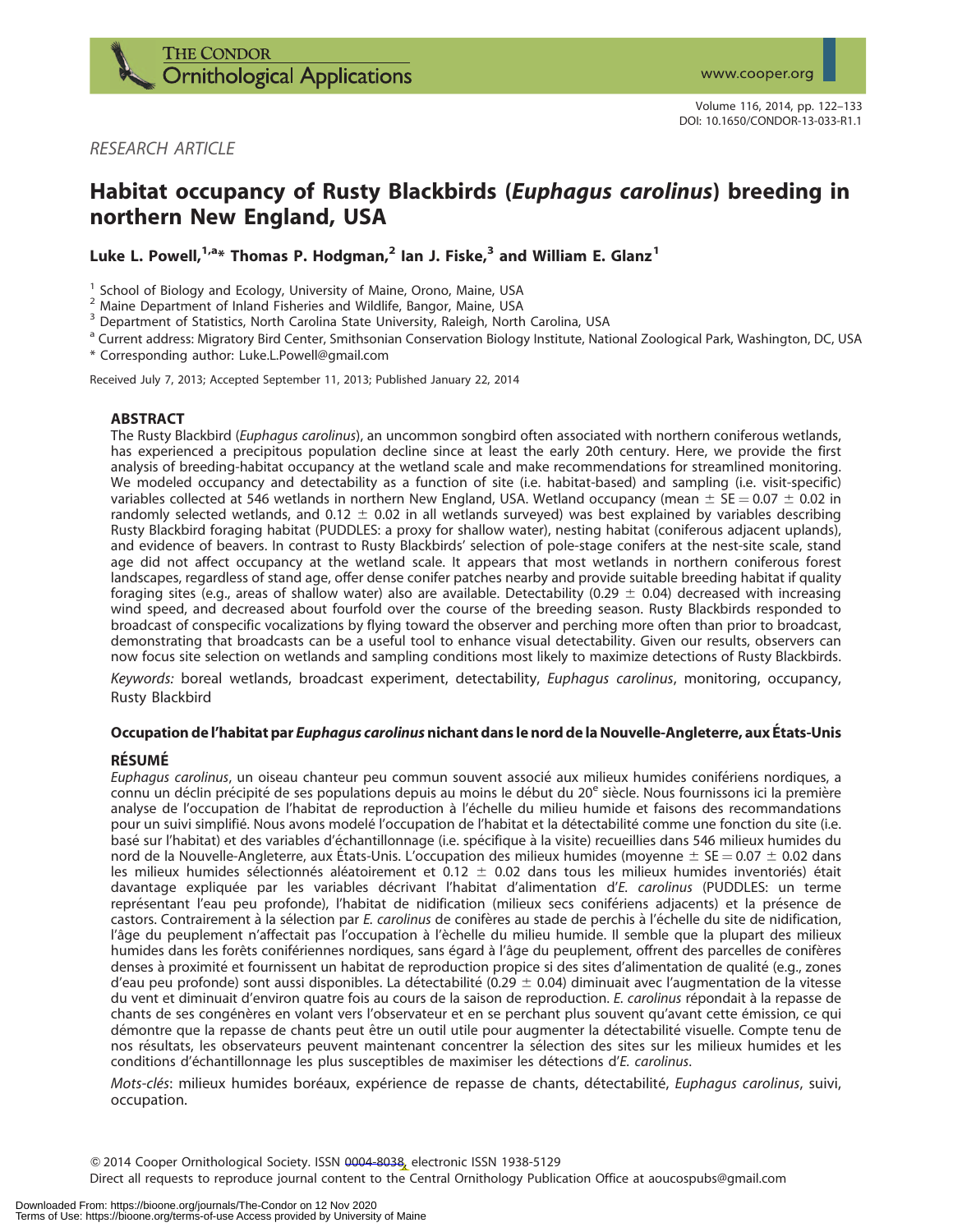# INTRODUCTION

Declining population trends of migratory birds, especially in eastern North America (Sauer and Droege 1992), provided much of the impetus for bird conservation since the mid-1990s. Through the actions of Partners in Flight (Rich et al. 2004), the North American Bird Conservation Initiative (U.S. NABCI Committee 2000), and key conservation organizations (e.g., American Bird Conservancy, Cornell Laboratory of Ornithology, and Rocky Mountain Bird Observatory), species were first prioritized to identify those needing attention (Carter et al. 2000). More recently, with the help of State Wildlife Grants, agencies and organizations have begun the arduous tasks of understanding what drives populations of many of these formerly poorly studied species and developing programs to assist in recovery. During this process, a number of species quickly rose to the top of the list for conservation action. In the northeastern USA, species like Bicknell's Thrush (Catharus bicknelli) and Saltmarsh Sparrow (Ammodramus caudacutus) became the focus of research and conservation (Atwood et al. 1996, Greenberg et al. 2006, Townsend et al. 2009), often owing to the large percentage of the global population in that region. The Cerulean Warbler (Setophaga cerulea) became emblematic of Neotropical migrants needing conservation efforts both in North America and on its wintering grounds in the Andes (Robbins et al. 1992, Rosenberg et al. 2008). The Rusty Blackbird (Euphagus carolinus), though widely distributed continentally, has suffered a precipitous longterm decline (Greenberg and Droege 1999, Niven et al. 2004), but of late has been the focus of much research on

both breeding and wintering grounds (e.g., Greenberg and Matsuoka 2010).

The Rusty Blackbird is a migratory songbird that breeds in northern conifer-dominated forests often associated with a variety of wetland types typical of boreal and Acadian forests (Figures 1 and 2). Although population declines are well documented in this now uncommon species (Greenberg and Droege 1999, Niven et al. 2004, Sauer et al. 2005), few studies have quantified breeding habitat at small spatial scales (Buckley 2013) and most information is based on anecdotal accounts, breeding bird atlas records, and government reports. From the information available, it is clear that Rusty Blackbirds use swampy woodlands (Laughlin and Kibbe 1985), fens (Avery 1995), bogs (Peterson 1988, Erskine 1992), damp alder swales (Erskine 1992), and beaver-influenced wetlands (Ellison 1990, Foss 1995). Rusty Blackbirds in the northeastern USA nest primarily in young spruce and fir trees (Kennard 1920, Ellison 1990, Powell et al. 2010b, Buckley 2013), often in stands regenerating from timber harvest, seemingly well away from large wetlands. Although Rusty Blackbirds forage in wetlands and consume aquatic prey (Beecher 1951, Ellison 1990, Avery 1995), it remains unclear what habitat characteristics influence occupancy.

There are so few encounters of Rusty Blackbirds on the Breeding Bird Survey and during state atlas projects that population trend estimates are not reliable for the northeastern USA and the Maritime Provinces of Canada (Erskine 1977, Sauer et al. 2005). At the continental scale,



FIGURE 1. Typical Rusty Blackbird breeding habitat in New England as seen in mid-May prior to leaf-out. Foraging habitat (i.e. shallow water and puddles) is visible in the foreground, while nesting habitat (i.e. thick, short spruce and fir) can be seen in the background.



FIGURE 2. Research technician James Osenton points to a Rusty Blackbird nest located about 1.5 m high in the thick fir to the right of the double-snag. Here a beaver impoundment had created foraging habitat for the species (i.e. shallow water; foreground) within a stand of mostly mature spruce and fir (background). Water level had dropped since the initial impoundment of the creek, creating a drier patch of perhaps 25 thick young conifers in which the Rusty Blackbirds nested (midground).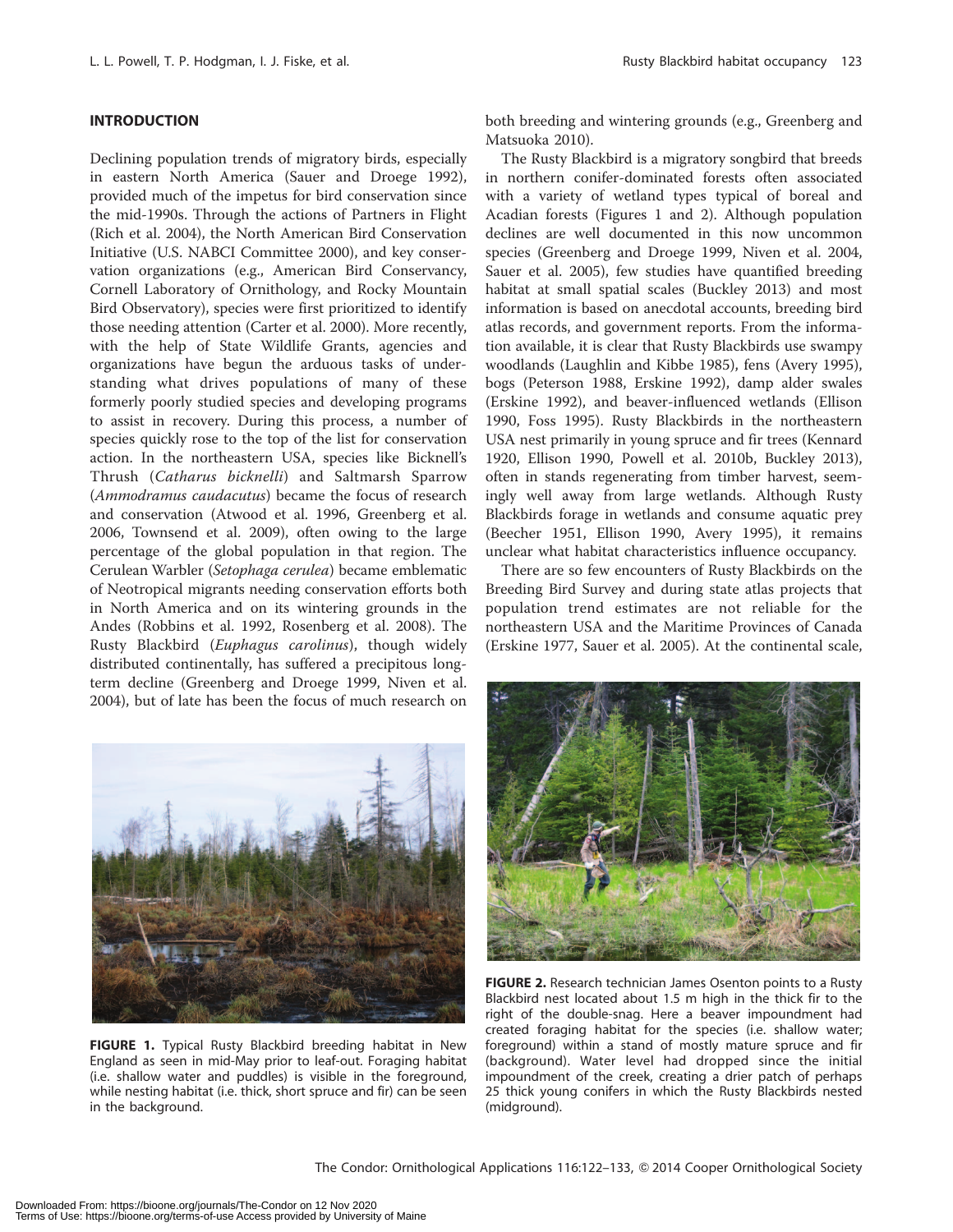Rusty Blackbird populations have declined by 85% (Sauer et al. 2004) to  $>95\%$  (Sauer et al. 2005) since 1966, and there is strong qualitative evidence for population declines dating back at least 100 years (Greenberg and Droege 1999). The species' range has contracted by 160 km in Maine since 1983 (Powell 2008), but the lack of contemporary data makes it difficult to determine whether declines are ongoing. Causes of the decline are unknown, although the loss of wooded wetlands on nonbreeding grounds in the southeastern USA is a likely contributor (Greenberg and Droege 1999). On the breeding grounds, timber management (Powell et al. 2010b), road construction, changes in wetland hydrology (Klein et al. 2005), competition with other icterids (Ellison 1990, Erskine 1992), and mercury accumulation (Edmonds et al. 2010) have all been hypothesized as contributing to the species' decline.

Here, we use an occupancy framework to quantify Rusty Blackbirds' habitat use at the wetland scale and, using our findings, we make recommendations to streamline future efforts to locate meaningful numbers of the species. Given the species' nesting and foraging habits, we hypothesize that wetland occupancy is linked to (1) coniferous growth in and adjacent to wetlands and (2) indicators of shallow water (e.g., puddles, mud). Our primary objectives were to provide the first analysis of breeding-habitat occupancy at the wetland scale and to use the results of our detectability and occupancy analyses to provide recommendations to improve efficiency of monitoring efforts for this uncommon yet widely distributed species. Secondarily, we examined behavior of Rusty Blackbirds following broadcast of conspecific vocalization to determine whether detectability could be improved by this simple technique.

#### METHODS

#### Study Area

We conducted our study in northern and western Maine and northeastern Vermont, USA (Figure 3). Our northern Maine sites occurred in a largely uninhabited and relatively flat industrial forest landscape, within which we surveyed mostly low-elevation wetlands adjacent to coniferous forests of varying ages. Few wetlands in northern Maine were protected from timber harvest by riparian buffers during the 1970s and 1980s, when many wetlands were subjected to clear-cut or partial harvests to their edges or within their boundaries. Forest type and management in western Maine and northeastern Vermont were similar but, unlike in northern Maine, characterized by small-scale timber operations. In Vermont, rural communities perforate a landscape with considerably more topographic relief than in northern Maine. From the ground, we estimated that most wetlands we surveyed were in the 0.5 to 2 ha range, although size varied from about 0.1 ha to about 10



FIGURE 3. Map of Rusty Blackbird surveys in 546 wetlands in Maine and Vermont, USA, 2006-2007.

ha. We surveyed a variety of wetland types, including bogs, wooded fens, alder (Alnus incana) swamps, cattail (Typha latifolia) marshes, and flowages created by American beaver (Castor canadensis). Black spruce (Picea mariana), red spruce (P. rubens), balsam fir (Abies balsamea), northern white cedar (Thuja occidentalis), quaking aspen (Populus tremuloides), paper birch (Betula papyrifera), red maple (Acer rubrum), speckled alder, and Sphagnum spp. were the dominant species in surrounding forests.

#### Sampling Design

We performed point counts for breeding Rusty Blackbirds at 546 wetlands from 29 April to 27 June in 2006 and 2007. All 546 wetlands were within the Rusty Blackbird's current breeding range (Figure 3; Greenberg et al. 2011) as defined by Powell (2008). Because of time constraints, we only surveyed wetlands in which wetland vegetation (typically alder or standing dead cedars) was visible from roads. Our sampling units, which we define as wetland-scale, were restricted to what we could see and hear (and what the birds could hear, i.e. broadcast) from a single point-count location from a road at the edge of a wetland.

We used results of these surveys to model occupancy and detectability. We selected wetlands for survey on the basis of four approaches, as denoted by the variable CHOICE (Table 1). For  $CHOICE_{\text{Literature}}$ , we drove accessible forest roads and selected 352 wetlands in the field on the basis of descriptions of suitable habitat (Ellison 1990, Avery 1995, Hodgman and Hermann 2003) and our previous field experience with Rusty Blackbirds in Maine. CHOICELiterature wetlands had at least some short coniferous vegetation (nesting habitat) and some visible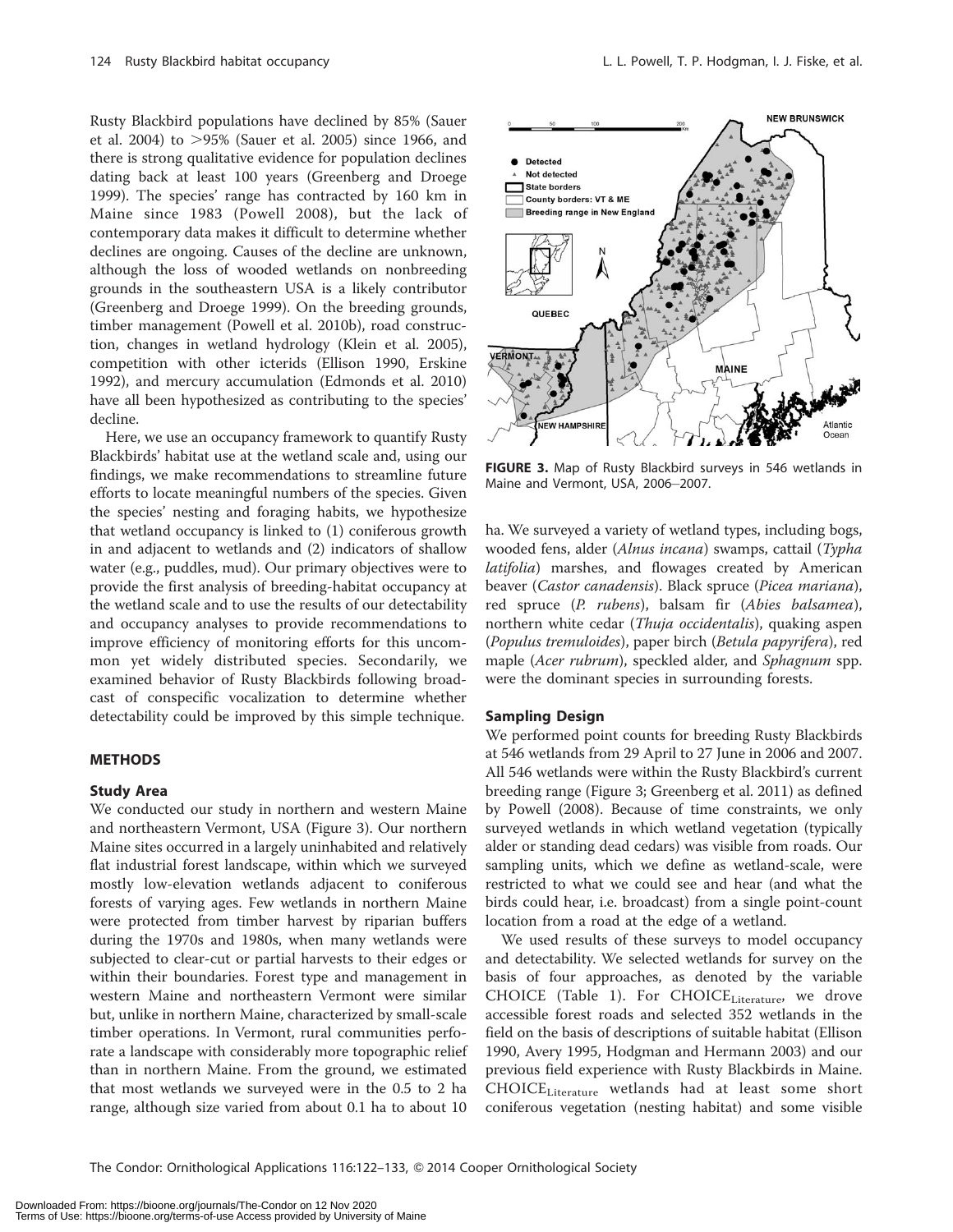| Site variable               |                                                                                                                                                                                                                                                                                                                                                                        |
|-----------------------------|------------------------------------------------------------------------------------------------------------------------------------------------------------------------------------------------------------------------------------------------------------------------------------------------------------------------------------------------------------------------|
| <b>BEAVER</b>               | Current evidence of beaver activity, including freshly chewed wood, scat, or an actively maintained dam                                                                                                                                                                                                                                                                |
| <b>CHOICE</b>               | Categorical variable; denotes whether wetland was selected on the basis of literature (CHOICELiterature), by<br>stratified random design (CHOICERandom), because it was previously occupied by Rusty<br>Blackbirds (CHOICE <sub>Old+</sub> ), or because of an opportunistic encounter of Rusty Blackbirds while driving<br>between sites (CHOICE <sub>Driveby</sub> ) |
| HARVEST5TO15                | Upland was harvested between 5 and 15 years prior                                                                                                                                                                                                                                                                                                                      |
| <b>MUD</b>                  | Presence of any mud in or adjacent to the wetland                                                                                                                                                                                                                                                                                                                      |
| <b>PUDDLES</b>              | Presence of shallow water not contiguous with open or flowing water                                                                                                                                                                                                                                                                                                    |
| <b>ROAD</b>                 | Four ordinal categories: unimproved dirt road, little-used improved dirt road, well-used improved dirt<br>road, paved road                                                                                                                                                                                                                                             |
| SOFTWD UP                   | Adjacent upland >70% softwood; binary                                                                                                                                                                                                                                                                                                                                  |
| <b>WETAREA</b> <sup>b</sup> | Four wetland area categories (ha) as estimated by the observer from the survey location: <0.1, 0.1-0.5,<br>$0.6 - 2.0$ , $> 2.0$                                                                                                                                                                                                                                       |
| <b>YNGSF</b>                | Presence of spruce or fir $<$ 3 m tall within wetland                                                                                                                                                                                                                                                                                                                  |
| Sampling variable           |                                                                                                                                                                                                                                                                                                                                                                        |
| <b>DATE</b>                 | Julian day/100                                                                                                                                                                                                                                                                                                                                                         |
| <b>MIN</b>                  | Minute of day at which survey began                                                                                                                                                                                                                                                                                                                                    |
| <b>BROADCAST</b>            | Categorical variable allowing detectability to vary among survey intervals before (3 min), during (38 s),<br>and after (5 min) broadcast of Rusty Blackbird vocalization                                                                                                                                                                                               |
| <b>PRECIP</b>               | Binary measure of precipitation during survey                                                                                                                                                                                                                                                                                                                          |
| <b>SHRUB</b>                | Percentage of the wetland vegetation composed of shrubs $(< 2 m)$                                                                                                                                                                                                                                                                                                      |
| <b>SKY</b>                  | Three categories: $<$ 10% clear, 11-90% clear, $>$ 90% clear                                                                                                                                                                                                                                                                                                           |
| <b>WIND</b>                 | Mean wind index during survey (continuous): $0 =$ no wind ( <1 km h <sup>-1</sup> ), 1 = leaves rustle gently (1-5<br>km h <sup>-1</sup> ), 2 = feel wind on face (6-11 km h <sup>-1</sup> ), 3 = wind clogs one ear (12-19 km h <sup>-1</sup> ), 4 = wind<br>clogs both ears (20–29 km $h^{-1}$ )                                                                     |
| <b>YEAR</b>                 | Binary variable: whether the survey was performed in 2006 (i.e. not 2007)                                                                                                                                                                                                                                                                                              |

 $<sup>b</sup>$  Run as both a site and a sampling variable.</sup>

shallow water (i.e. foraging habitat). However, to better represent the variability of wetlands across the landscape, in 2007 we added 143 wetlands in northwestern Maine and northeastern Vermont that we selected using a geographically stratified random design (CHOICE $_{\text{Random}}$ ); we identified those wetlands using a digital copy of the National Wetlands Inventory layer (Cowardin et al. 1979). If a randomly selected site was obviously unsuitable upon first visitation (e.g., no coniferous nesting habitat, no open water), we surveyed the next nearest wetland that appeared suitable. To increase our detections and, thus, our predictive power, we also surveyed 46 wetlands that, according to the best available information (anecdotal reports from birders; Hodgman and Hermann 2003, Sauer et al. 2005), were previously occupied by Rusty Blackbirds (CHOICE<sub>Old+</sub>). Finally, we included six sites on the basis of opportunistic detections of Rusty Blackbirds when driving between sites (CHOICE<sub>Driveby</sub>).

During the 2006 season, we conducted one survey per wetland. After this first field season, it became clear that occupancy modeling was rapidly becoming the preferred technique to model presence–absence of animals in discrete habitat patches (MacKenzie et al. 2006); accordingly, in the 2007 season, we performed multiple surveys at a random subset of wetlands to estimate detectability (Table 2). Each survey included 3 min of passive observation followed by a prerecorded 38-s broadcast of a male Rusty Blackbird vocalization and then 5 min of passive observation. The broadcast, recorded in New York State, consisted of  $\sim$ 90% male songs and call (*chek*) notes and  $\sim$ 10% garbled chatter (Avery 1995). We broadcasted the recorded vocalization using a Predation MP3 Game Caller (Western Rivers, Lexington, Tennessee) with the volume set to 20, resulting in a broadcast  $\sim$ 30% louder than vocalizations of live birds. During each survey interval (i.e. before, during, and after broadcast), we recorded detections and behavior of Rusty Blackbirds.

Following each point count, we recorded site (i.e. habitat) and sampling (i.e. visit-specific) variables (Table

TABLE 2. Number of visits by year to each of 546 wetlands in Maine and Vermont, USA, 2006 and 2007.

|              |            | Number of visits |    |
|--------------|------------|------------------|----|
| Year         |            |                  |    |
| 2006<br>2007 | 251<br>223 | O<br>フフ          | 50 |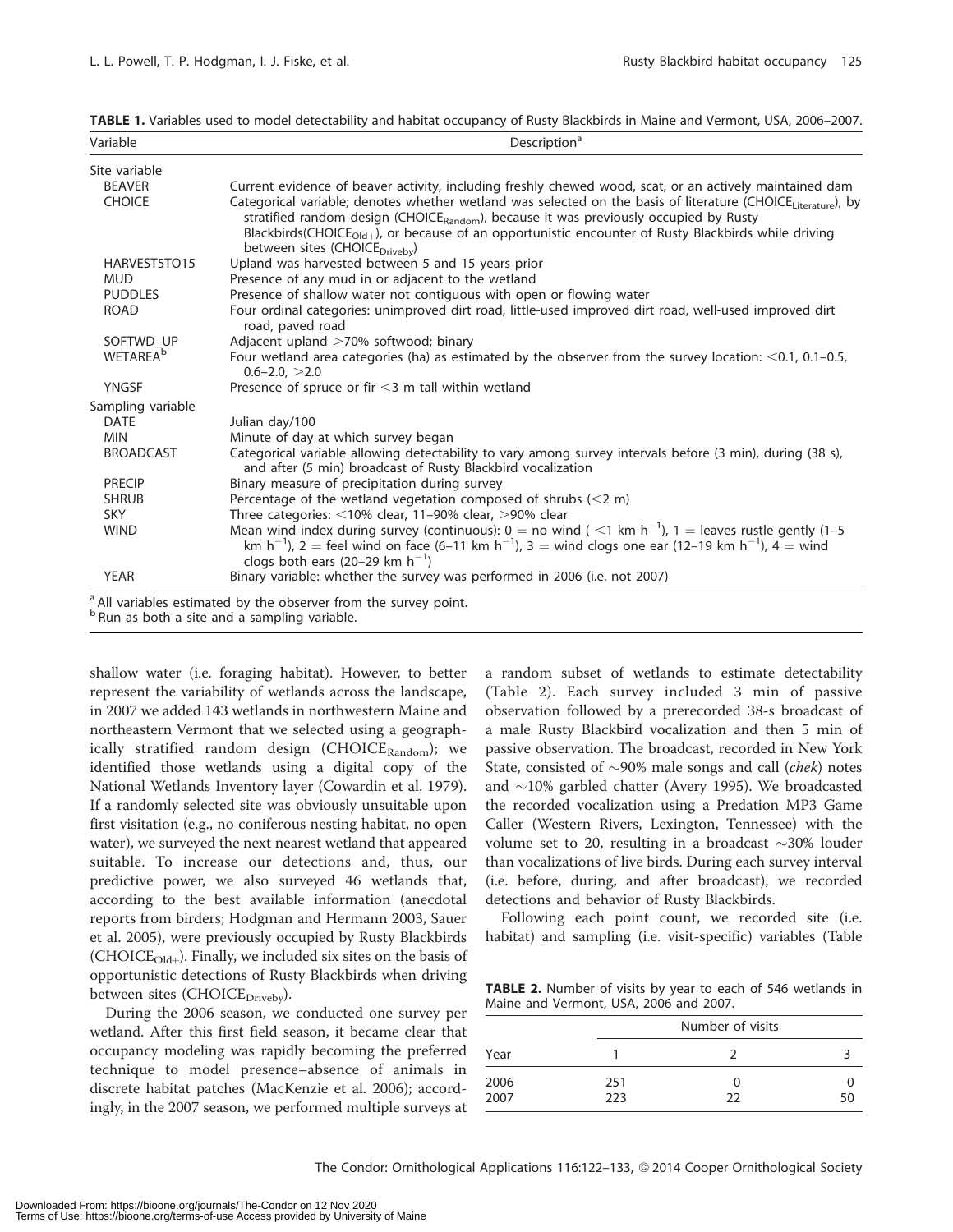1). We selected site variables that we thought would affect habitat selection on the basis of descriptions in the literature (Kennard 1920, Ellison 1990, Avery 1995, Hodgman and Hermann 2003) and our previous field experience with the species. Specifically, we recorded site variables indicative of shallow-water foraging habitat (MUD, PUDDLES, and BEAVER) and area of foraging habitat (WETAREA), indicators of nesting habitat (HAR-VEST5to15, SOFTWOOD\_UP, YNGSF), and the class of road (e.g., primary or secondary) we were surveying from (ROAD). We used 5 to 15 years old as the age class for HARVEST5to15 because this seemed the appropriate age for nesting habitat according to the literature and our experience finding nests in 2006. We arbitrarily used  $>70\%$ softwoods in the adjacent uplands as the cutoff for SOFWOOD\_UP. We documented sampling variables that we believed would decrease detectability (PRECIP, SHRUB, SKY, WIND, DATE, MIN). We also added BROADCAST, a variable that allowed detectability to vary among survey periods. This variable included the combined effects of conspecific broadcast and survey period length. We surveyed during all daylight hours in 2006 but detected few individuals during midday (Powell 2008); accordingly, we did not survey from 1100 to 1600 hours in 2007. We did not survey in heavy rain or strong wind ( $> \approx 25$  km h<sup>-1</sup>).

#### Modeling Occupancy and Detectability

We modeled Rusty Blackbird occupancy  $(\psi_i)$  as a function of site characteristics affecting presence–absence, contingent on site and sampling covariates affecting detectability (MacKenzie et al. 2002), using the package UNMARKED (Fiske and Chandler 2010) in Program R (R Development Core Team 2009). Our general strategy was to formulate a candidate set of models describing detectability  $(p)$ , select a best-fit model, then use that best-fit detectability model as the base model in the candidate set of occupancy models.

We used several statistical adjustments to account for our unique sampling design using UNMARKED. We used a ''single-season'' occupancy models (MacKenzie et al. 2006), with 2 years worth of data collapsed into 1 year. To account for potential year effects, we included YEAR in the occupancy candidate set as a site variable. To conform to the data structure required for ''single season'' models, in the handful of cases in which we surveyed the same wetland in both years, we used only the data from 2007. Rather than discard our single-visit data set from 2006 (Table 2), we pooled it with our multiple-visit dataset from 2007, treated the second and third visits in 2006 as missing data, and developed models under the assumption that detectability did not vary between 2006 and 2007. Sites that we selected because of opportunistic sightings of Rusty Blackbirds (CHOIC $E_{\text{Driveby}}$ ) were obviously occupied; hence, to avoid biasing our overall estimates of occupancy, we fixed occupancy of those six sites to 1.0. To

avoid potential errors associated with values much greater than zero, we transformed sampling variables with large values by dividing by 100. We treated each sampling  $interval$  (BROADCAST<sub>before</sub>, BROADCAST<sub>during</sub>, BROADCAST<sub>after</sub>) as a separate visit, simultaneously accounting for the difference in use of a prerecorded broadcast and length of survey intervals by modeling each survey interval separately as a unique categorical variable (A. Royle, Patuxent Wildlife Research Center, personal communication). We were able to treat those consecutive sampling intervals as separate visits because in occupancy modeling, all detections at a site are modeled conditionally on the latent occupancy state of the site. Thus, correlation among detection methods (treated as separate visits in the model) is implicit in the hierarchical occupancy model because all visits depend on the same  $\psi_i$ .

To model Rusty Blackbird detectability, we formulated 18 a priori models that included combinations of the eight variables that we hypothesized were affecting detection probability (Table 1). Because one of our goals was to make recommendations for monitoring that maximize species detections, we were particularly interested in testing hypotheses that detectability decreased over the course of the season (DATE) as males became less territorial, or decreased over the course of the day (MIN), so we included additive combinations of those variables that we believed were biologically plausible. We included two quadratic models to test the alternative hypotheses that (1) detectability was highest near dawn and dusk (MIN<sup>2</sup>) and (2) birds were most detectable early in the season (when males were strongly territorial) and again late in the season (when fledglings were vocal and volant; DAY<sup>2</sup>). Other variables that we suspected would decrease detectability (WIND, SKY, PRECIP, SHRUB, WETAREA) were included in univariate models and as part of nested models with BROADCAST, DATE, and MIN. Finally, we suspected negative interactions between WETAREA and BROAD-CAST as well as WETAREA and WIND, so we included two bivariate interactive models.

To model wetland occupancy, we first used the literature on breeding Rusty Blackbirds (Kennard 1920, Laughlin and Kibbe 1985, Ellison 1990, Erskine 1992, Avery 1995) and our own field observations to compile a candidate set of 15 a priori models. We used the detectability model with the lowest Akaike's Information Criterion (AIC) value (the "best-fit" model) as the base detection model for all occupancy models. We believe that the Rusty Blackbird is inherently a wetland bird and that, at the wetland scale, Rusty Blackbird occupancy is driven primarily by selection for foraging habitat (i.e. shallow water high in invertebrates; Avery 1995) and nesting habitat (i.e. coniferous growth; Ellison 1990), so all occupancy models were what we believed to be biologically plausible combinations of foraging and nesting habitat. Beavers can create both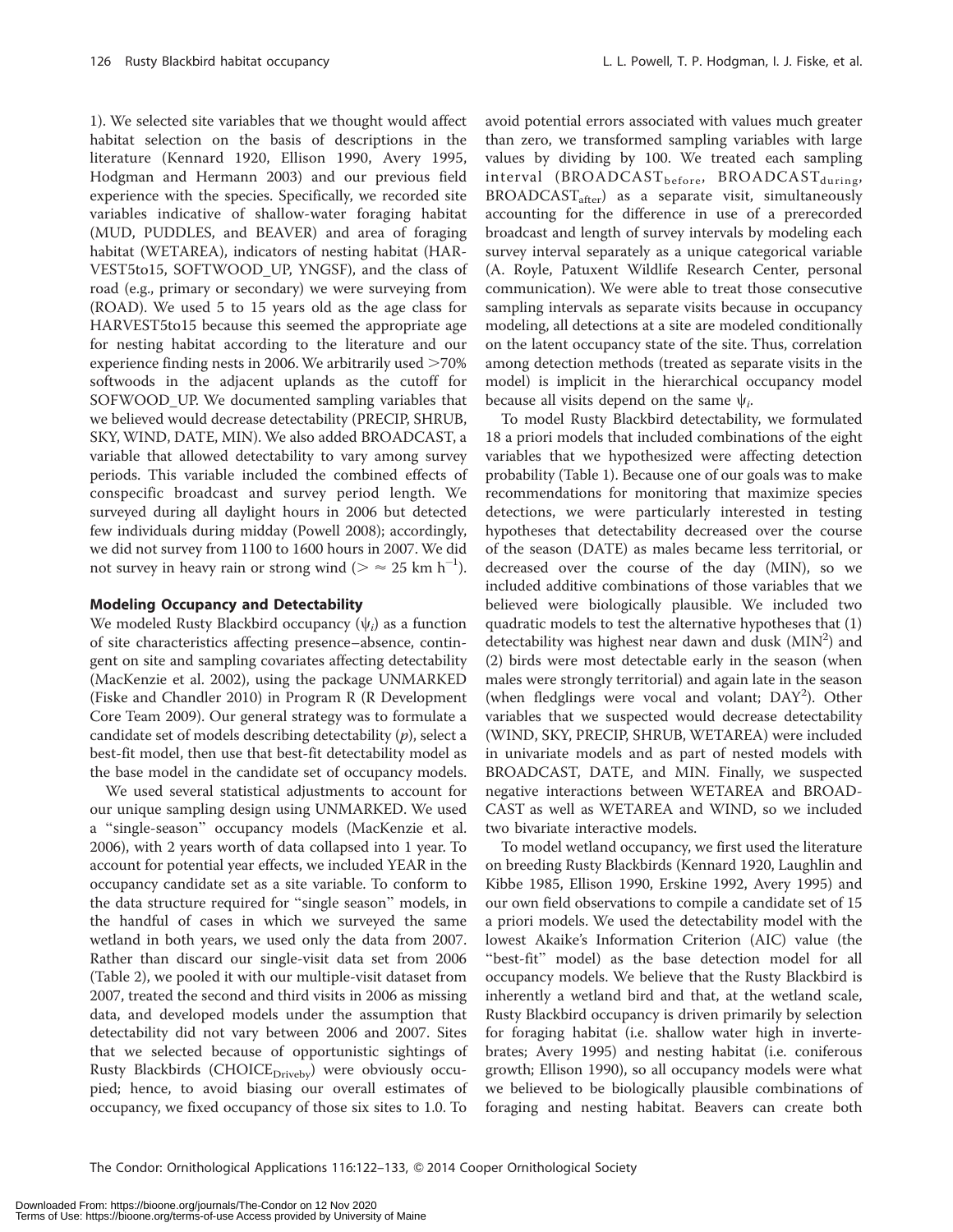nesting habitat (by selectively eating hardwoods; Johnston and Naiman 1990) and foraging habitat (through flooding; McDowell and Naiman 1986), so  $\psi$ (BEAVER) was our only univariate occupancy model. To test for year effects, we created nested models by repeating combinations of habitat in two models, adding only YEAR. Finally, we wondered whether the disturbance caused by larger, more heavily used roads decreased Rusty Blackbird occupancy, so again we added ROAD to otherwise identical habitat models.

We ranked the fit of models using AIC and considered models with  $\triangle$ AIC values <2 as those with substantial support (Burnham and Anderson 2002). We assumed, a priori, that occupancy varied among wetlands selected (1) for apparent suitability, (2) with a stratified random design, and (3) on the basis of opportunistic sightings, so we included the categorical variable CHOICE as the base model for all models in the study. We checked for correlations among explanatory variables with Spearman's rank correlation test and avoided using correlated variables  $(P < 0.05)$  in the same model. We used AIC to select models that best described occupancy and detectability. In the few cases in which we had missing data (e.g., one category was omitted on the data sheet), we replaced missing values for continuous and binary variables with the mean and categorical variables with the mode. When model-averaging, we used all models in the candidate set for occupancy. We evaluated model fit of the global models for occupancy and detectability using a goodness-of-fit test with 100 parametric bootstraps (Burnham and Anderson 2002, MacKenzie et al. 2006).

### Broadcast Experiment

Because survey interval length was tightly linked to use of the broadcast in our experimental design (see above), we were not able to disentangle the effects of broadcast and interval length in an occupancy modeling framework— UNMARKED does not have such flexibility (R. Chandler personal communication). Therefore, to gain insight into how behavioral response to broadcast vocalizations may affect detectability, we used counts of five behaviors (i.e. flew toward observer, song, calls, perched, flew away from observer) recorded during each survey interval to run generalized linear models in Program R with the deviance distributed as chi-square and an offset that accounts for the difference in survey interval length. We tested the null hypotheses that behavioral counts in the prebroadcast interval were no different from those in the duringbroadcast and postbroadcast intervals. To avoid potential pseudoreplication of individuals, we included only the first survey per wetland in which we detected the species. Results are presented as means  $\pm$  SE.

# RESULTS

# **Detectability**

The best-fit model for detectability  $(-2 \log-11)$ likelihood = 495.6, number of parameters  $K = 8$ , AIC = 511.6) included the variables WIND (β = –0.36  $\pm$  0.20), DATE (β = –5.3  $\pm$ 1.2), BROADCAST ( $\beta_{before}$  = [no estimate; reference category],  $\beta_{\text{during}} = -0.61 \pm 0.39$ ,  $\beta_{\text{after}} = 0.75 \pm 0.35$ ), and an intercept ( $\beta = 7.8 \pm 1.9$ ). The best-fit model performed far better than any other model ( $w_i = 0.99$ ), and no other models received substantial support ( $\triangle AIC > 9$ ). In the best-fit model, absolute levels of detection before, during, and after broadcast (not corrected for interval length) were 0.28  $\pm$  0.06, 0.18  $\pm$  0.05, and 0.45  $\pm$  0.07, respectively. Detectability decreased steeply throughout the season, with surveys in early May nearly  $4\times$  more likely to detect a Rusty Blackbird than those in late June (Figure 4A). Predictably, detectability decreased steadily with wind speed (Figure 4B). Post hoc models including interaction terms did not outperform the additive best-fit detectability model. Although we suspected that detectability was lowest during midseason, we found no evidence to support those suspicions, in that the quadratic model  $(DATE<sup>2</sup>)$ received considerably less support than the univariate model with DATE. Contrary to earlier results using naive detections (Powell 2008), our approach found no evidence that time of day affected detectability ( $\Delta AIC > 32$ ). We estimated a mean detectability of  $0.29 \pm 0.04$  (95% confidence interval [CI]: 0.22-0.37); in other words, given that a site was occupied, we detected one or more Rusty Blackbirds in  $\sim$ 3 out of 10 surveys. A goodness-of-fit test indicated that our global model fit the data  $(P = 0.14)$ , and post hoc models that included an interaction term did not outperform the best-fit model ( $\triangle AIC > 4$ ).

### **Occupancy**

We detected Rusty Blackbirds in 46 of the 546 wetlands surveyed during 2006 and 2007 (naive occupancy  $= 0.084$ ). The best-fit model for occupancy included the variables SOFTWOOD\_UP, BEAVER, and PUDDLES (Tables 3 and 4). SOFTWOOD\_UP was included in only the top five models (Table 3), and sites with  $>70\%$  softwoods in the upland were about twice as likely to be occupied by Rusty Blackbirds (Figure 5). Age of softwoods was considerably less important: the 11 models that included YNGSF or HARVEST5to15 received little support (Table 3). PUD-DLES was included in the top six models because Rusty Blackbirds were more than  $4\times$  more likely to be found at sites with independent shallow water than those without (Figure 5). MUD, however, was a poor predictor of foraging habitat; models that included this variable received little support (Table 3). Wetlands with evidence of beaver activity were positively correlated with Rusty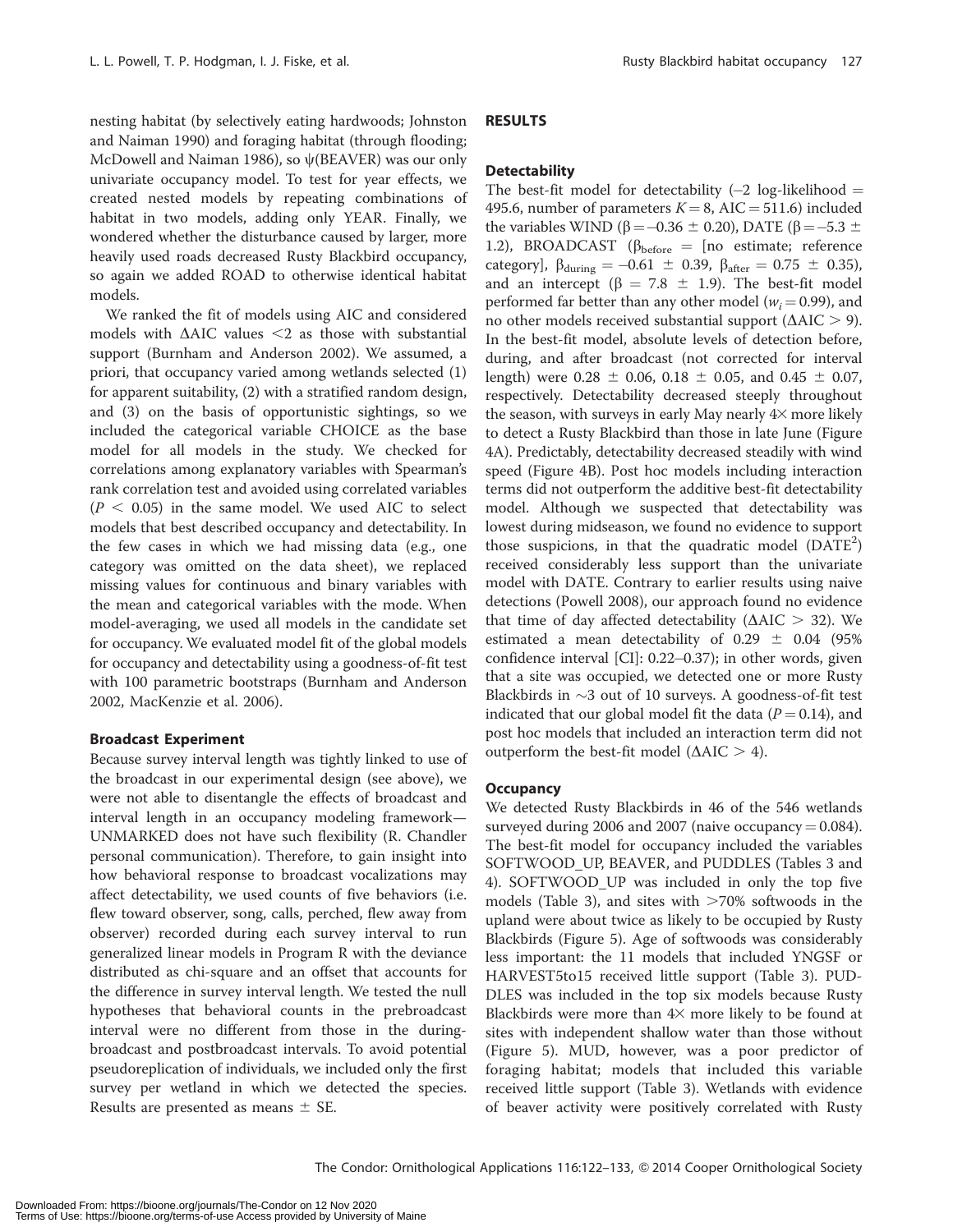



**FIGURE 4.** Estimated probability of detection ( $\pm$  SE) of Rusty Blackbirds in Maine and Vermont, USA, 2006–2007, over the course of the season  $(A)$  and with increasing wind speed  $(B)$ , as generated from the best-fit model for detectability. Scale on xaxis in (B) is not linear, because it is based on nonlinear ordinal categories of wind speed (see Table 1).

Blackbird occupancy; BEAVER appeared in three of the five best-fit models. Further, removing BEAVER from the best-fit model decreased model fit ( $\triangle AIC = 2.6$ ; Table 3), and wetlands with BEAVER were twice as likely to be occupied by Rusty Blackbirds as those without (Figure 5). The univariate model with BEAVER was only marginally better than the null model, suggesting that Rusty Blackbird occupancy cannot be explained by the presence of beavers alone. To confirm, post hoc, that CHOICE was an appropriate variable to include in the base model, we ran the best-fit model without CHOICE—predictably, model fit suffered ( $\Delta AIC = 1.6$ ) despite the steep penalty (+6) imposed by AIC for including this three-category variable. Wetlands occupied in previous seasons were more than twice as likely to be occupied, compared with sites selected

from the literature or using stratified random design (Figure 5). Further,  $CHOICE_{old+}$  wetlands (those that were occupied in previous years) were more than twice as likely to be occupied, compared with wetlands chosen by other means (Figure 5). Adding YEAR to the best-fit model decreased model fit ( $\Delta AIC = 1.2$ ), the parameter estimate for YEAR ( $\beta$  = 0.41  $\pm$  0.46) was imprecise, and estimates showed practically no difference in occupancy between years (Figure 5), providing no substantial evidence that YEAR affected occupancy; thus, we made the simplifying assumption that the population was closed to changes in occupancy between 2006 and 2007. Although we detected one or more Rusty Blackbirds in only 1 of 78 wetlands smaller than 0.1 ha, the categorical variable WETAREA as a whole did not receive strong support ( $\sum w_i = 0.08$ ); however, predicted probabilities suggest that wetlands smaller than 0.5 ha were less likely to be occupied than larger wetlands (Figure 5). Adding ROAD to the best-fit model decreased model fit ( $\triangle AIC = 6.3$ ), providing essentially no evidence that relatively large roads had a negative impact on Rusty Blackbird occupancy. Contingent on our detectability analysis, mean wetland occupancy was  $0.12 \pm 0.02$  (95% CI: 0.08–0.18), which applies only to the wetlands we surveyed in the present study. In other words, when we considered birds that were present but not detected,  $\sim$ 12% of surveyed wetlands were occupied. Sites selected using stratified random design were marginally less likely to be occupied (CHOICE<sub>Random</sub>:  $0.07 \pm 0.02$ , 95% CI: 0.03-0.11) than those selected in the field on the basis of literature and our experience (CHOICE<sub>Literature</sub>:  $0.10 \pm 0.01$ , 95% CI: 0.07–0.13; Figure 5).

#### Broadcast Experiment

After correcting for survey length, we found that during wetland surveys, Rusty Blackbirds flew toward the observer and perched significantly more during the broadcast than before the broadcast  $(P < 0.001$ ; Figure 6). Rusty Blackbirds also flew toward the observer marginally more in the postbroadcast interval than in the prebroadcast interval ( $P < 0.06$ ); no other comparisons were significantly different.

#### **DISCUSSION**

#### Habitat Occupancy

The availability of Rusty Blackbird nesting habitat positively influenced occupancy—specifically when trees in the adjacent uplands were  $\geq$ 70% softwoods. In New England, most (62 of 65) documented Rusty Blackbird nests were placed in conifers (Kennard 1920, Ellison 1990, Powell et al. 2010b), and many nests in our study were in dense balsam fir 1–3 m high (Powell et al. 2010b). Comparatively, in coastal Alaska and Canada, most nests were placed in small spruce (*Picea* sp.) trees, but in interior

The Condor: Ornithological Applications 116:122-133, @ 2014 Cooper Ornithological Society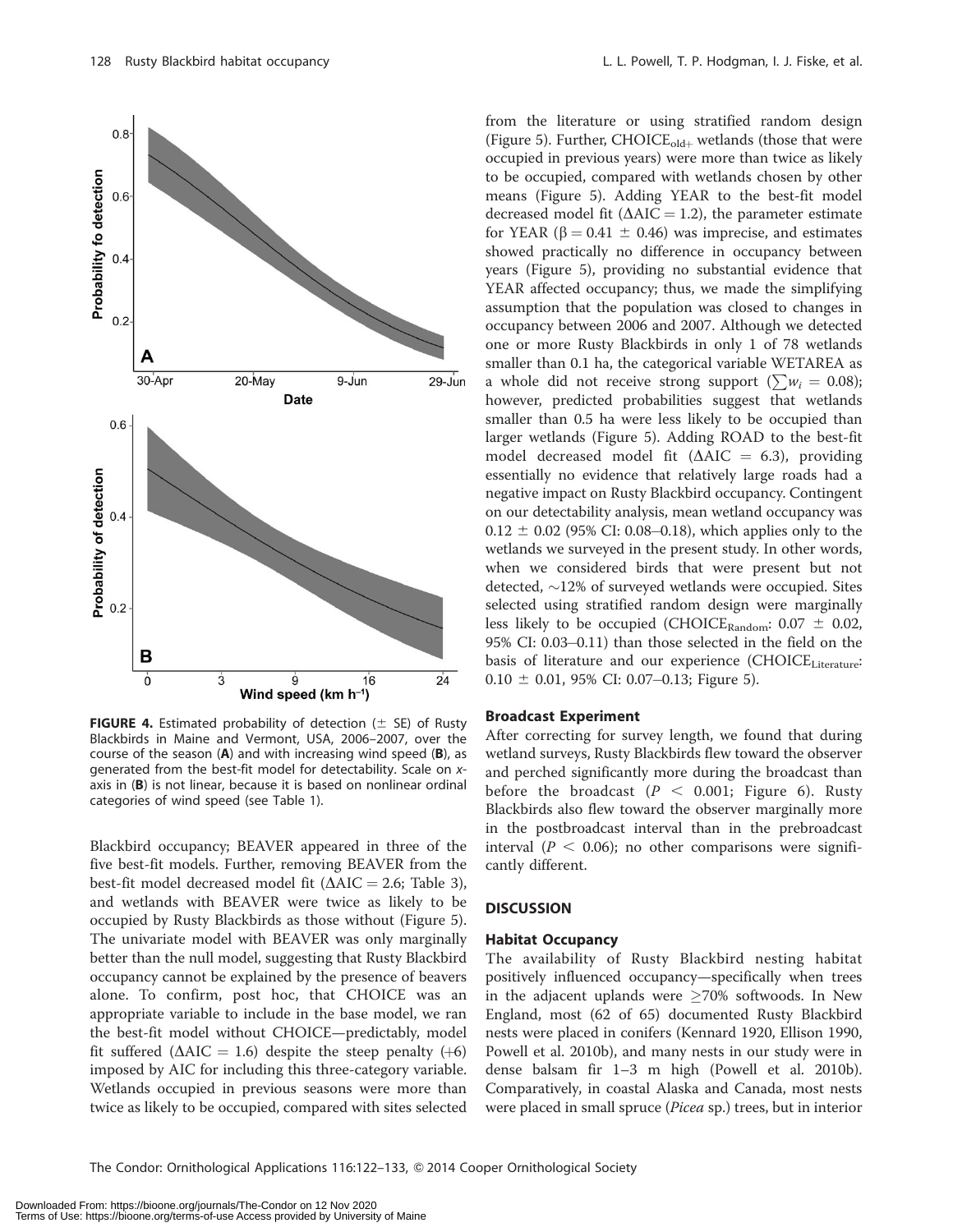| Model                                              | -2 Log-likelihood | $K^{\mathsf{a}}$ | AIC.  | $\triangle$ AIC | $W_i$ |
|----------------------------------------------------|-------------------|------------------|-------|-----------------|-------|
| $\psi$ (SOFTWD UP + BEAVER + PUDDLES) <sup>b</sup> | 471.7             | 11               | 493.7 | 0.0             | 0.47  |
| $\psi$ (SOFTWD UP + BEAVER + PUDDLES + YEAR)       | 470.9             | 12               | 494.9 | 1.2             | 0.26  |
| $\psi$ (SOFTWD_UP + PUDDLES)                       | 476.2             | 10               | 496.2 | 2.6             | 0.13  |
| $\psi$ (SOFTWD_UP + PUDDLES + WETAREA)             | 471.4             | 13               | 497.4 | 3.7             | 0.07  |
| $\psi$ (SOFTWD UP + BEAVER + PUDDLES + ROAD)       | 469.9             | 15               | 499.9 | 6.3             | 0.02  |
| $\psi$ (PUDDLES + YNGSF)                           | 480.8             | 10               | 500.8 | 7.1             | 0.01  |
| $\psi$ (MUD + HARVEST5TO15)                        | 481.0             | 10               | 501.0 | 7.3             | 0.01  |
| $\psi$ (PUDDLES + YNGSF +YEAR)                     | 479.2             | 11               | 501.2 | 7.5             | 0.01  |
| $\psi$ (WETAREA + MUD + BEAVER)                    | 476.3             | 13               | 502.3 | 8.7             | 0.01  |
| $\psi$ (YNGSF + MUD)                               | 483.0             | 10               | 503.0 | 9.4             | 0.00  |
| $\psi$ (WETAREA + HARVEST5TO15)                    | 480.3             | 12               | 504.3 | 10.7            | 0.00  |
| $\psi$ (YNGSF + MUD + YEAR)                        | 482.8             | 11               | 504.8 | 11.1            | 0.00  |
| $\psi$ (BEAVER + YNGSF)                            | 487.3             | 10               | 507.3 | 13.7            | 0.00  |
| $\psi$ (MUD + HARVEST5TO15 + YEAR)                 | 489.1             | 10               | 509.1 | 15.5            | 0.00  |
| $\psi$ (BEAVER)                                    | 491.8             | 9                | 509.8 | 16.1            | 0.00  |
| $\psi(\cdot)$                                      | 495.6             | 8                | 511.6 | 18.0            | 0.00  |

**TABLE 3.** Akaike's Information Criterion (AIC)<sup>a</sup> model selection results for models predicting wetland occupancy ( $\psi$ ) of Rusty Blackbirds in Maine and Vermont, USA, 2006–2007.

<sup>a</sup> K is number of parameters;  $\Delta$ AIC is difference in AIC in relation to the most parsimonious value;  $w_i$  is Akaike weight. b Base model for all models shown:  $\psi$ (CHOICE), p(WIND + DATE + BROADCAST), where p denotes d

Alaska, most nests were in willows (Salix sp.), which suggests some flexibility with respect to nest-site selection (Matsuoka et al. 2010b). We detected Rusty Blackbirds in wooded fens, in wetlands adjacent to mature coniferous forest, and in wetlands adjacent to 10- to 15-year-old clearcuts, which suggests that the species is also somewhat flexible with respect to selection at the wetland scale. Although most nests found in our study area were in thick

TABLE 4. Model-averaged parameter estimates, standard errors, and 95% confidence intervals (CI) for models describing occupancy of Rusty Blackbirds in Maine and Vermont, USA, 2006–2007.

| Covariate                         | Estimate | 95% CI             |
|-----------------------------------|----------|--------------------|
| Habitat occupancy                 |          |                    |
| $CHOICEOld+$                      | 1.20     | 0.23 to 2.17       |
| CHOICE <sub>Random</sub>          | $-0.35$  | $-1.30$ to 0.59    |
| <b>PUDDLES</b>                    | 1.97     | 0.73 to 3.21       |
| <b>BEAVER</b>                     | 0.88     | 0.10 to 1.67       |
| SOFTWD UP                         | 1.06     | 0.32 to 1.80       |
| WETAREA <sub>0.1-0.5ha</sub>      | 0.18     | $-1.52$ to $1.88$  |
| WETAREA <sub>0.6-2ha</sub>        | 1.17     | $-0.38$ to 2.72    |
| $WETAREA_{>2ha}$                  | 0.86     | $-0.76$ to 2.49    |
| YFAR                              | 0.35     | $-0.53$ to 1.23    |
| Detection probability             |          |                    |
| DATE                              | $-5.13$  | $-7.43$ to $-2.84$ |
| BROADCAST <sub>during</sub>       | $-0.54$  | $-1.26$ to 0.18    |
| <b>BROADCAST</b> <sub>after</sub> | 0.72     | 0.06 to 1.37       |
| Wind                              | $-0.33$  | –0.71 to 0.06      |

 $^{\rm a}$  Categories CHOICE<sub>Literature</sub> and BROADCAST<sub>before</sub> do not have parameter estimates because they are reference categories. CHOICE $_{\text{Divebv}}$  is not shown because occupancy was fixed at 1.0 for those six observations. Absolute levels of occupancy or detectability for those categories are presented in Results.

young conifers regenerating from timber harvests (Powell et al. 2010b), and Rusty Blackbirds in New Hampshire may select for young coniferous regrowth at the landscape scale (P. Newell and C. Foss personal communication), occupancy at the wetland scale was apparently not influenced by age of coniferous growth. In contrast to the results of a previous analysis (Powell 2008), YNGSF and HARVEST5 to15 were poor predictors of occupancy at the wetland scale, providing no evidence that Rusty Blackbirds in our study area select wetlands solely on the basis of young coniferous growth either within or adjacent to the wetlands; rather, they appeared to select wetlands sur-



Blackbirds in Maine and Vermont, USA, as described by six explanatory variables, from left to right: SOFTWOOD\_UP, PUDDLES, BEAVER, CHOICE, YEAR, and WETAREA.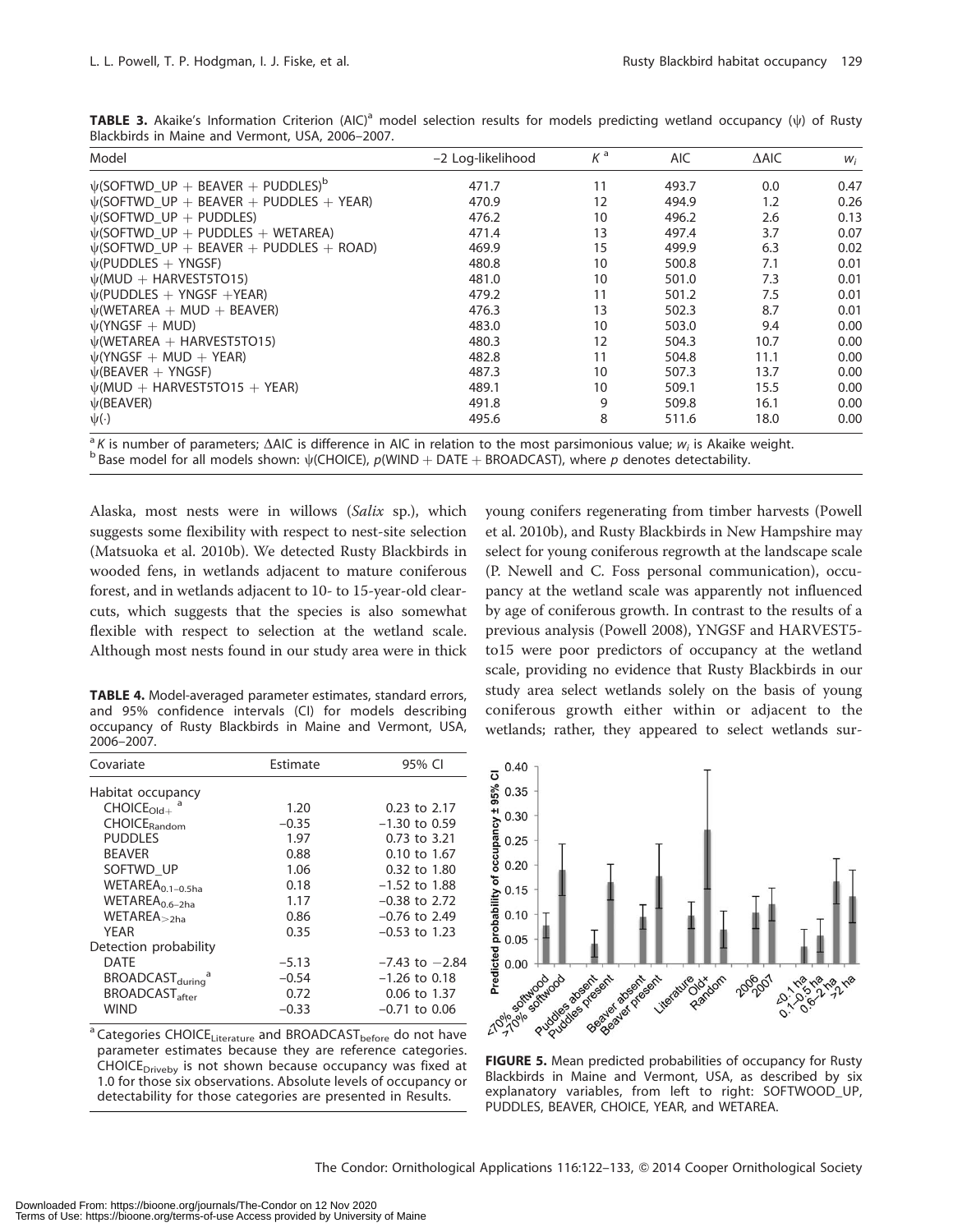

**FIGURE 6.** Behavioral responses of Rusty Blackbirds ( $n = 47$ ) prior to (3 min), during (38 s), and after (5 min) broadcast of Rusty Blackbird vocalizations in Maine and Vermont, USA, 2006– 2007. Symbols indicate significant difference from prebroadcast period, correcting for difference in period length, at  $P < 0.1$  (\*) and  $P < 0.001$  (\*\*\*). Proportions shown are not corrected for period length.

rounded by conifers, regardless of age. In the absence of timber harvests, Rusty Blackbirds may be content to nest in naturally stunted conifers such as those found in bogs and fens or in small patches of regenerating coniferous growth created by beavers or resulting from windthrow (Kennard 1920, Ellison 1990).

Although the species frequently nests in short coniferous growth, regenerating clear-cuts adjacent to wetlands may attract Rusty Blackbirds into uplands where their nests are subject to higher predation risk (Powell et al. 2010b) and, possibly, ecological traps (Robertson and Hutto 2006). That Rusty Blackbirds do not appear to target regenerating conifer stands at the wetland scale is thus significant. We suspect that in the early spring, individuals returning to breeding grounds select habitat at multiple scales, targeting landscapes with wetlands surrounded by at least some short coniferous growth that contain cues indicating good foraging habitat, such as shallow water with high invertebrate biomass. After pairing, females probably select nest sites in the thickest coniferous growth that are often (but not always) near wetlands (Ellison 1990, Matsuoka et al. 2010b, Powell et al. 2010b, Buckley 2013).

Rusty Blackbirds forage in shallow water, where they probe for aquatic prey in leaf litter (Bent 1958, Ellison 1990, Avery 1995). We strongly suspect that the area of shallow water  $( $6 \text{ cm}$  deep)$  is an important driver of habitat selection, but due to logistical constraints we were unable to quantify the availability of shallow water at each wetland, and instead used MUD and PUDDLES as proxies. PUDDLES was a strong predictor of occupancy and was generally indicative of shallow water, which we believe is ideal foraging habitat for Rusty Blackbirds. Shallow water unconnected to flowing tributaries often teems with prey items (e.g., tadpoles and Odonates; L. Powell personal observation), presumably because of a lack of predatory

fish and evaporation by seasonal drying. We believe that amphibian eggs and larvae, as well as invertebrate larvae, likely provide an easily accessed, calorie-rich food source in sites with shallow water; this warrants further investigation. Unlike PUDDLES, MUD was a poor predictor of occupancy. Although we observed Rusty Blackbirds foraging on mud, the presence of mud likely indicates a recent lowering of the water table (e.g., failed beaver dam, rapid seasonal drying) but appears to be less indicative than shallow water of quality foraging conditions. The amount of shallow water varies both within and among years, but it remains unclear how seasonal variations in rainfall affect occupancy, colonization, or extinction of suitable habitat on the breeding grounds. To better understand the dynamic nature of rainfall and hydrology on Rusty Blackbird occupancy, future efforts could design studies similar to that of DeLeon (2012), who used repeated site visits to model the effect of shallow water on occupancy of wintering Rusty Blackbirds both within and among years. Furthermore, future research could aid management efforts by understanding the scale of selection for shallow water. For example, do Rusty Blackbirds select breeding habitat on the basis of general abundance of surface water on the landscape (Matsuoka et al. 2010a) or the prevalence of shallow water at small spatial scales?

American beavers probably create both foraging and nesting habitat for Rusty Blackbirds, and our data correspondingly suggest that beaver presence increases the probability of occupancy when nesting and foraging habitat are already present. Beavers selectively remove hardwoods, which increases light gaps and encourages growth of nonpreferred trees such as spruces (Johnston and Naiman 1990). McDowell and Naiman (1986) found that beavers increase the density of coarse particulate organic matter and the biomass of invertebrates by 2–5 times, and beavers specifically increased the abundance of four of the Rusty Blackbird's prey items: dragonflies (Odonata), damselflies (Odonata), caddisflies (Trichoptera), and snails (Gastropoda; Avery 1995, Harthun 1999). Beavers may facilitate Rusty Blackbird habitat use by augmenting nesting and foraging habitat, so a logical next step would be to test the hypothesis that active beaver control (e.g., beaver exclusion devices, trapping, lethal control; all common practices in New England) has a negative impact on Rusty Blackbirds. Further, it remains unclear which stage(s) of beaver colonization or abandonment offer the most Rusty Blackbird foraging and nesting habitat.

#### **Detectability**

Accounting for heterogeneous detectability is essential to generating unbiased estimates of habitat occupancy (MacKenzie et al. 2003). Detectability decreased with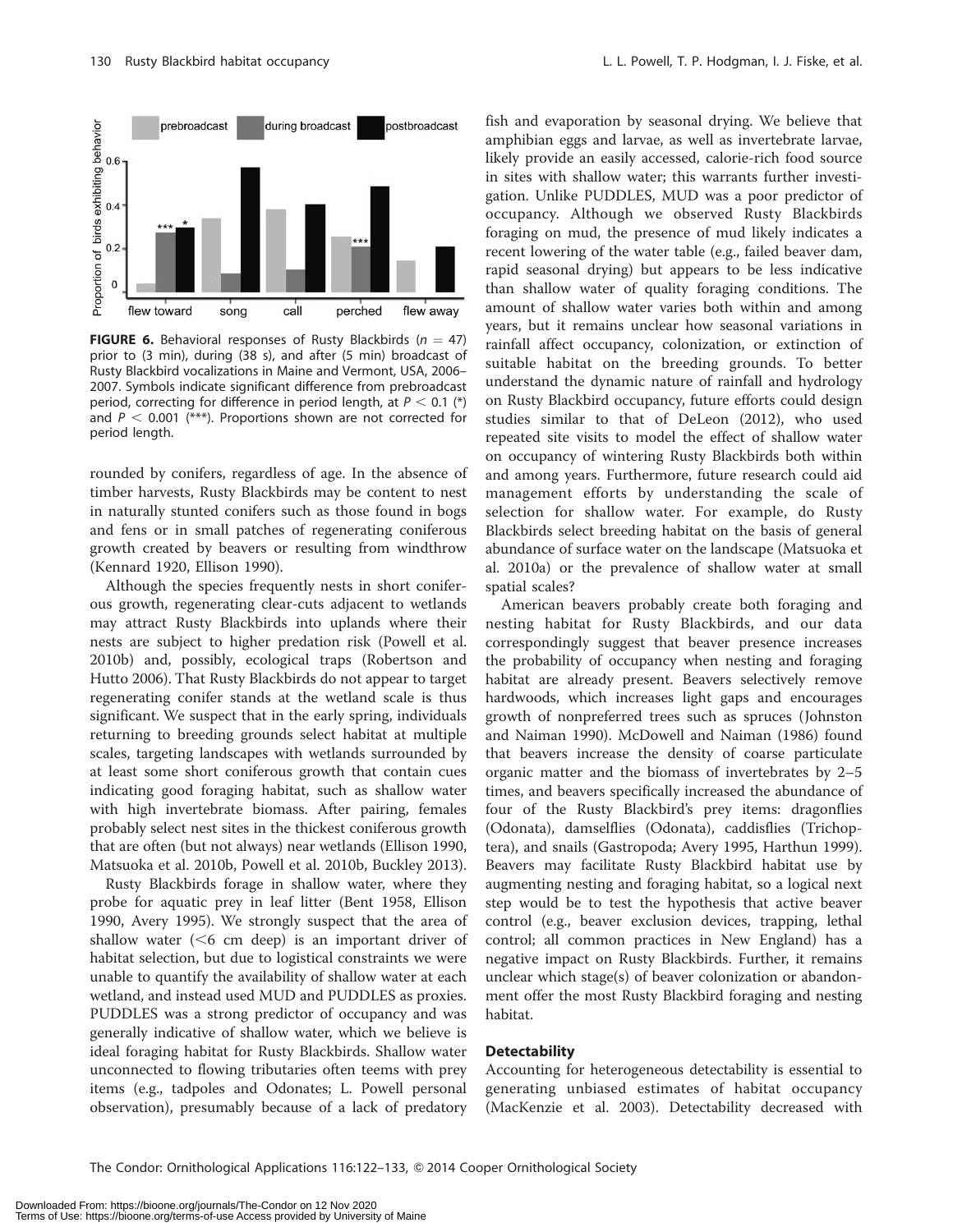increasing wind speed and decreased steeply over the course of the season (Figure 4). Mean detectability of Rusty Blackbirds was 0.29, so about two thirds of surveys at occupied wetlands produced nondetections. Our estimates of detectability were considerably lower than estimates from Alaska using line transects (Machtans et al. 2007) or area searches (Matsuoka et al. 2010a), presumably because of the relative scarcity of the species in our study areas. Given that Rusty Blackbirds in New England often used multiple noncontiguous wetlands ( $= 2.8 \pm 0.4$  wetlands) within relatively large home ranges (Powell et al. 2010a), perhaps it is not surprising that detectability from single survey points at one wetland was low. Two scenarios could have produced false absences during surveys: either individual(s) were nearby and heard the broadcast but remained inconspicuous, or they responded and we failed to see or hear their response. Wind decreased our ability to detect Rusty Blackbirds, probably by (1) limiting our ability to hear singing birds; (2) discouraging birds from flying, thus decreasing our probability of detecting them visually; and (3) limiting the birds' ability to hear the broadcast. Male Rusty Blackbirds often responded aggressively to our broadcast by performing song spread displays (Orians and Christman 1968) interspersed with short flights to perches that encircled the source of the broadcast (L. Powell and T. Hodgman personal observation). The species is about  $4\times$ easier to detect early in the season, which probably corresponds to the egg-laying period (about early to mid-May; Matsuoka et al. 2010b), when males aggressively defend females and territories. On the basis of adults' aggressive defense of fledglings and older chicks (Powell 2008), we suspected that detectability would increase again toward the end of the season, but we found no evidence to support this hypothesis. Buckley (2013) noted behavioral differences between years and suggested that these differences resulted from changes in the abundance of a predator, the red squirrel (Tamiascuiurus hudsonicus); perhaps these behavioral differences also affect detectability. Because we had relatively few midday detections in 2006 (Powell 2008), we concentrated our surveys in the early morning and late afternoon in 2007; however, the fact that few wetlands were repeatedly surveyed during midday almost certainly contributed to the lack of support for detectability models that included time of day. Future surveys should take a more systematic approach in analyzing the importance of time of day on detectability, because we cannot rule out the hypothesis that early mornings have the highest detectability.

# Broadcast Experiment

Including BROADCAST clearly improved the fit of detectability models, indicating that the combined effects of a broadcast and survey length affected detectability. Even without correcting for interval length, the effect of the broadcast was obvious: during 38-s broadcast intervals, Rusty Blackbirds flew toward observers  $6\times$  more often than during 3-min prebroadcast intervals (Figure 6). Qualitatively, Rusty Blackbirds appeared to be aggressive to the broadcast, singing and performing song-spread displays (Orians and Christman 1968, Avery 1995) as they circled the observer, particularly early in the season. Given the combined low abundance and low detectability, a simple and time-efficient technique such as a brief broadcast can improve efforts to monitor this species.

# Recommendations for Monitoring

The substantial challenges of studying this species' breeding biology include remote and often inaccessible breeding habitat, low abundance and detectability, and a population that may continue to decline. Quantitative information on occupancy or detectability would greatly improve selection of sites for monitoring and would be consistent across broad geographic areas, thus increasing power to detect population (e.g., occupancy) trends. Our study provides robust estimates of occupancy and detectability using several different site-selection techniques, along with parameter estimates quantifying the effects of site and sampling variables on occupancy and detectability of the species. Researchers can use these findings collectively to help design an efficient monitoring plan for the species (e.g., Powell 2009). For example, with mean estimates of occupancy and detectability, researchers can determine the number of wetlands and number of repeat surveys that maximize statistical precision (e.g., MacKenzie and Royle 2005). Specifically, researchers can increase detectability of Rusty Blackbirds by (1) broadcasting a conspecific vocalization, (2) avoiding windy days (especially  $>25$  km h<sup>-1</sup>), and (3) concentrating surveys early in the season (i.e. early May in our study areas, depending on road conditions). Given the inability of UNMARKED to adjust to unequal interval lengths within surveys, we recommend that future technicians independently record blackbird detections within 1-min intervals for the duration of the survey (e.g., Powell 2009). This would effectively increase sample size for estimating detectability and allow researchers to disentangle the effects of survey interval length and use of a broadcast. Further, researchers should also adjust the broadcast interval length to 1 min while making special note of new detections from 39 to 60 s so that future surveys can be compared to the  $1,000+$  surveys performed to date using the 3-min/38-s/5-min protocol (L. Powell personal observation).

Given our results, biologists can now systematically focus their site selection on wetlands most likely to be occupied by Rusty Blackbirds: wetlands of various types containing areas of shallow water (e.g., beaver-created flowages, seeps, peatlands) with dense softwoods nearby,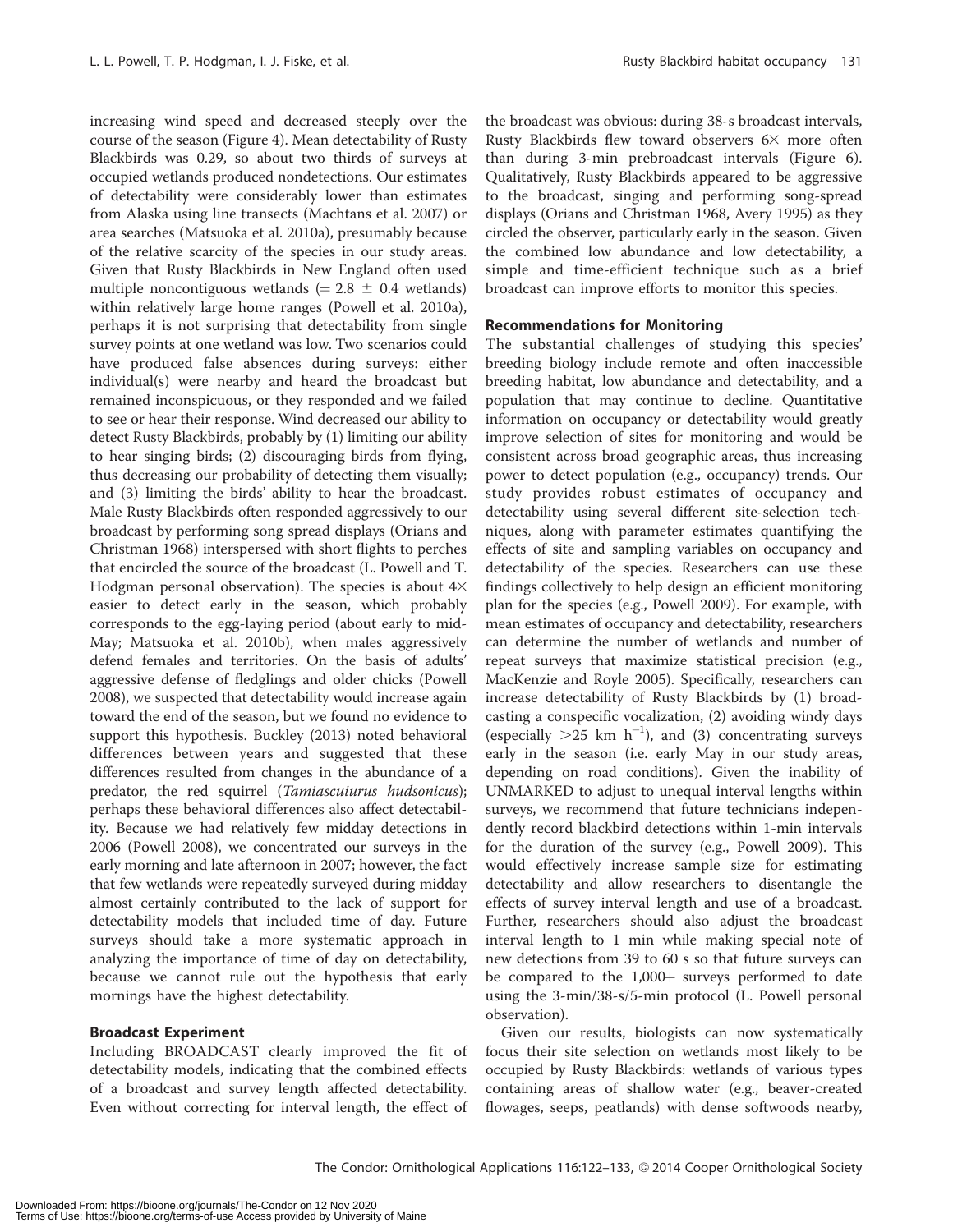including those previously occupied by the species. Wetlands larger than 0.5 ha (as estimated on the ground) appear more likely to be occupied than smaller wetlands (Figure 5); future surveys should consider this during design and planning, and consider estimating wetland size remotely (e.g., satellite imagery, aerial photographs) if possible. Given recent advances in occupancy modeling (especially in UNMARKED), we believe that a welldesigned, multiseason occupancy model can provide rich insights into how habitat change and colonization– extinction dynamics interact to affect trends in Rusty Blackbird occupancy over time. Further, with the insights into habitat occupancy and detectability we provide here, monitoring efforts can be streamlined—a critical first step toward ensuring that Rusty Blackbirds continue to breed in northern New England.

### ACKNOWLEDGMENTS

We thank C. M. Fisher, H. Hermann, C. Holmberg, R. T. Jones, and particularly J. D. Osenton for their tireless work as field technicians. We are indebted to W. Halteman, M. D. Kaller, and J. A. Royle for their statistical guidance and to D. M. Ellis, T. U. Powell, and B. Tyne for contributions in the field. The Maine Warden Service, Pittston Farms, and the Foleys provided critical logistical support. We thank M. J. Chamberlain, E. E. DeLeon, R. L. Holberton, C. S. Loftin, S. M. Matsuoka, C. Lindell, P. Newell, P. C Stouffer, and several anonymous reviewers for insightful comments on the manuscript. This project was carried out in association with the International Rusty Blackbird Working Group and funded by the Maine Department of Inland Fisheries and Wildlife via Federal Aid in Wildlife Restoration, the Maine Outdoor Heritage Fund, and the University of Maine Graduate Student Government. We dedicate this paper to the memory of Russ Greenberg.

# LITERATURE CITED

- Atwood, J. L., C. C. Rimmer, K. P. McFarland, S. H. Tsai, and L. R. Nagy (1996). Distribution of Bicknell's Thrush in New England and New York. Wilson Bulletin 108:650–661.
- Avery, M. L. (1995). Rusty Blackbird (Euphagus carolinus). In The Birds of North America 200 (A. Poole and F. Gill, Editors). Academy of Natural Sciences, Philadelphia, and American Ornithologists' Union, Washington DC, USA. pp. 1–16.
- Beecher, W. J. (1951). Adaptations for food-getting in the American blackbirds. The Auk 68:411–440.
- Bent, A. C. (1958). Life histories of North American blackbirds, orioles, tanagers, and allies. United States National Museum Bulletin 211.
- Buckley, S. H. (2013). Rusty Blackbirds in Northeastern Industrial Forests: A multi-scale study of nest habitat selection and nest survival. M.S. thesis, SUNY College of Environmental Sciences and Forestry, Syracuse, NY, USA.
- Burnham, K. P., and D. R. Anderson. (2002). Model Selection and Multimodel Inference: A Practical Information-Theoretic Approach, 2nd ed. Springer-Verlag, New York, NY, USA.
- Carter, M. F., W. C. Hunter, D. N. Pashley, and K. V. Rosenberg (2000). Setting conservation priorities for landbirds in the United Sates: The Partners in Flight approach. The Auk 117: 541–548.
- Cowardin, L. M., V. Carter, F. C. Golet, and E. T. LaRoe (1979). Classification of wetlands and deepwater habitats of the United States. U.S. Fish and Wildlife Service, Washington DC, USA.
- DeLeon, E. E. (2012). Ecology of Rusty Blackbirds wintering in Louisiana: Seasonal trends, flock composition and habitat associations. M.S. thesis, Louisiana State University, Baton Rouge, LA, USA.
- Edmonds, S. T., D. C. Evers, D. A. Cristol, C. Mettke-Hofmann, L. L. Powell, A. J. McGann, J. W. Armiger, O. P. Lane, D. F. Tessler, P. Newell, K. Heyden, and N. J. O'Driscoll (2010). Geographic and seasonal variation in mercury exposure of the declining Rusty Blackbird. The Condor 112:789–799.
- Ellison, W. G. (1990). The status and habitat of the Rusty Blackbird in Caledonia and Essex counties. Vermont Fish and Widlife Department, Woodstock, VT, USA.
- Erskine, A. J. (1977). Birds in boreal Canada: Communications, densities, and adaptations. Canadian Wildlife Service Report Series 41.
- Erskine, A. J. (1992). Atlas of Breeding Birds of the Maritime Provices. Nova Scotia Museum, Halifax, NS, Canada.
- Fiske, I. J., and R. Chandler (2010). Unmarked: Models for Data from Unmarked Animals. R package version 0.8-1. http:// CRAN.R-project.org/package=unmarked.
- Foss, C. R. (Editor) (1995). Atlas of Breeding Birds in New Hampshire. Arcadia, Dover, NH, USA.
- Greenberg, R., D. W. Demarest, S. M. Matsuoka, C. Mettke-Hofmann, D. Evers, P. B. Hamel, J. Luscier, L. L. Powell, D. Shaw, M. L. Avery, K. A. Hobson, P. J. Blancher, and D. K. Niven (2011). Understanding declines in Rusty Blackbirds. In Boreal Birds of North America: A Hemispheric View of Their Conservation Links and Significance (J. V. Wells, Editor). Studies in Avian Biology 41:107–126.
- Greenberg, R., and S. Droege (1999). On the decline of the Rusty Blackbird and the use of ornithological literature to document long-term population trends. Conservation Biology 13:553–559.
- Greenberg, R., C. Elphick, J. Nordby, C. Gjerdrum, H. Spautz, W. G. Shriver, B. Schmeling, B. Olsen, P. Marra, N. Nur, and M. Winter (2006). Flooding and predation: Trade-offs in the nesting ecology of tidal-marsh sparrows. In Terrestrial Vertebrates of Tidal Marshes: Evolution, Ecology, and Conservation (R. Greenberg, J. E. Maldonado, S. Droege, and M. V. McDonald, Editors). Studies in Avian Biology 32:96– 109.
- Greenberg, R., and S. M. Matsuoka (2010). Rusty Blackbird: Mysteries of a species in decline. The Condor 112:770–777.
- Harthun, M. (1999). The influence of the European beaver (Castor fiber albicus) on the biodiversity (Odonata, Mollusca, Trichoptera, Ephemeroptera, Diptera) of brooks in Hesse (Germany). Limnologica 29:449–464.
- Hodgman, T. P., and H. L. Hermann (2003). Rusty Blackbird. In A Survey of Rare, Threatened, and Endangered Fauna in Maine: St. John Uplands and Boundary Plateau (2001–2002) (H. L.

The Condor: Ornithological Applications 116:122-133, @ 2014 Cooper Ornithological Society